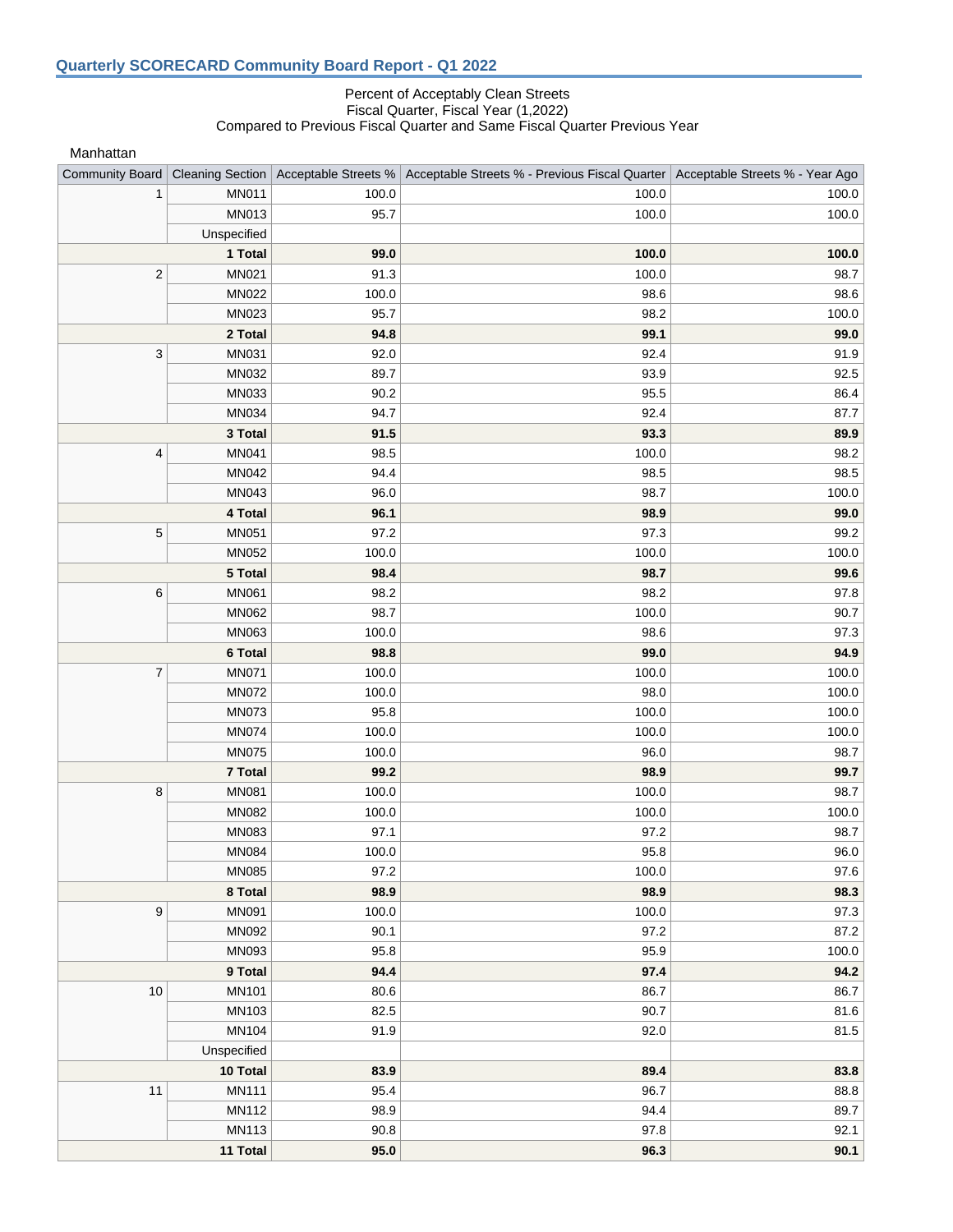|    |                      |      | Community Board   Cleaning Section   Acceptable Streets %   Acceptable Streets % - Previous Fiscal Quarter   Acceptable Streets % - Year Ago |      |
|----|----------------------|------|----------------------------------------------------------------------------------------------------------------------------------------------|------|
| 12 | MN121                | 94.4 | 96.0                                                                                                                                         | 77.9 |
|    | <b>MN122</b>         | 91.3 | 91.8                                                                                                                                         | 80.8 |
|    | MN123                | 95.8 | 88.7                                                                                                                                         | 86.2 |
|    | MN124                | 95.8 | 91.6                                                                                                                                         | 76.4 |
|    | 12 Total             | 94.3 | 92.0                                                                                                                                         | 80.2 |
|    | <b>Borough Total</b> | 95.3 | 96.8                                                                                                                                         | 93.8 |

Bronx

| Community Board      |              |       | Cleaning Section   Acceptable Streets %   Acceptable Streets % - Previous Fiscal Quarter   Acceptable Streets % - Year Ago |       |
|----------------------|--------------|-------|----------------------------------------------------------------------------------------------------------------------------|-------|
| 1                    | <b>BX011</b> | 80.8  | 85.5                                                                                                                       | 86.7  |
|                      | <b>BX012</b> | 71.3  | 84.2                                                                                                                       | 82.5  |
|                      | 1 Total      | 76.0  | 84.8                                                                                                                       | 84.6  |
| $\sqrt{2}$           | <b>BX021</b> | 77.6  | 83.1                                                                                                                       | 77.7  |
|                      | 2 Total      | 77.6  | 83.1                                                                                                                       | 77.7  |
| 3                    | <b>BX031</b> | 63.2  | 79.9                                                                                                                       | 74.8  |
|                      | 3 Total      | 63.2  | 79.9                                                                                                                       | 74.8  |
| 4                    | <b>BX041</b> | 85.9  | 93.6                                                                                                                       | 79.8  |
|                      | <b>BX042</b> | 91.5  | 85.0                                                                                                                       | 82.7  |
|                      | <b>BX043</b> | 79.5  | 82.9                                                                                                                       | 79.5  |
|                      | 4 Total      | 87.7  | 88.0                                                                                                                       | 80.7  |
| $\mathbf 5$          | <b>BX051</b> | 84.0  | 92.8                                                                                                                       | 84.5  |
|                      | <b>BX052</b> | 85.3  | 89.9                                                                                                                       | 90.4  |
|                      | <b>BX053</b> | 79.4  | 89.3                                                                                                                       | 80.6  |
|                      | 5 Total      | 83.8  | 91.2                                                                                                                       | 85.3  |
| 6                    | <b>BX061</b> | 85.1  | 94.8                                                                                                                       | 83.4  |
|                      | <b>BX062</b> | 82.7  | 88.8                                                                                                                       | 70.4  |
|                      | 6 Total      | 83.7  | 91.3                                                                                                                       | 75.8  |
| $\overline{7}$       | <b>BX071</b> | 81.3  | 80.8                                                                                                                       | 59.2  |
|                      | <b>BX072</b> | 88.7  | 95.7                                                                                                                       | 79.2  |
|                      | <b>BX073</b> | 91.3  | 94.7                                                                                                                       | 68.8  |
|                      | 7 Total      | 87.4  | 91.1                                                                                                                       | 70.0  |
| 8                    | <b>BX081</b> | 92.7  | 98.7                                                                                                                       | 90.7  |
|                      | <b>BX082</b> | 94.5  | 98.6                                                                                                                       | 94.7  |
|                      | <b>BX083</b> | 96.4  | 100.0                                                                                                                      | 100.0 |
|                      | 8 Total      | 94.9  | 99.4                                                                                                                       | 96.8  |
| $\boldsymbol{9}$     | <b>BX091</b> | 83.8  | 84.0                                                                                                                       | 81.0  |
|                      | <b>BX092</b> | 97.3  | 97.3                                                                                                                       | 88.6  |
|                      | <b>BX093</b> | 100.0 | 97.3                                                                                                                       | 88.1  |
|                      | <b>BX094</b> | 89.5  | 90.6                                                                                                                       | 84.0  |
|                      | 9 Total      | 91.4  | 91.2                                                                                                                       | 84.7  |
| $10$                 | <b>BX101</b> | 100.0 | 100.0                                                                                                                      | 98.7  |
|                      | <b>BX102</b> | 100.0 | 100.0                                                                                                                      | 100.0 |
|                      | <b>BX103</b> | 98.0  | 97.3                                                                                                                       | 96.0  |
|                      | 10 Total     | 99.4  | 99.2                                                                                                                       | 98.3  |
| 11                   | <b>BX111</b> | 91.7  | 100.0                                                                                                                      | 93.3  |
|                      | <b>BX112</b> | 95.7  | 98.0                                                                                                                       | 98.7  |
|                      | <b>BX113</b> | 100.0 | 100.0                                                                                                                      | 98.7  |
| 11 Total             |              | 95.7  | 99.4                                                                                                                       | 96.8  |
| 12                   | <b>BX121</b> | 98.3  | 92.1                                                                                                                       | 81.1  |
|                      | <b>BX122</b> | 96.6  | 97.8                                                                                                                       | 92.2  |
|                      | <b>BX123</b> | 91.5  | 93.3                                                                                                                       | 91.9  |
|                      | <b>BX124</b> | 95.0  | 96.3                                                                                                                       | 88.2  |
|                      | <b>BX125</b> | 88.7  | 94.0                                                                                                                       | 83.4  |
|                      | 12 Total     | 93.5  | 94.8                                                                                                                       | 87.0  |
| <b>Borough Total</b> |              | 88.7  | 92.7                                                                                                                       | 87.2  |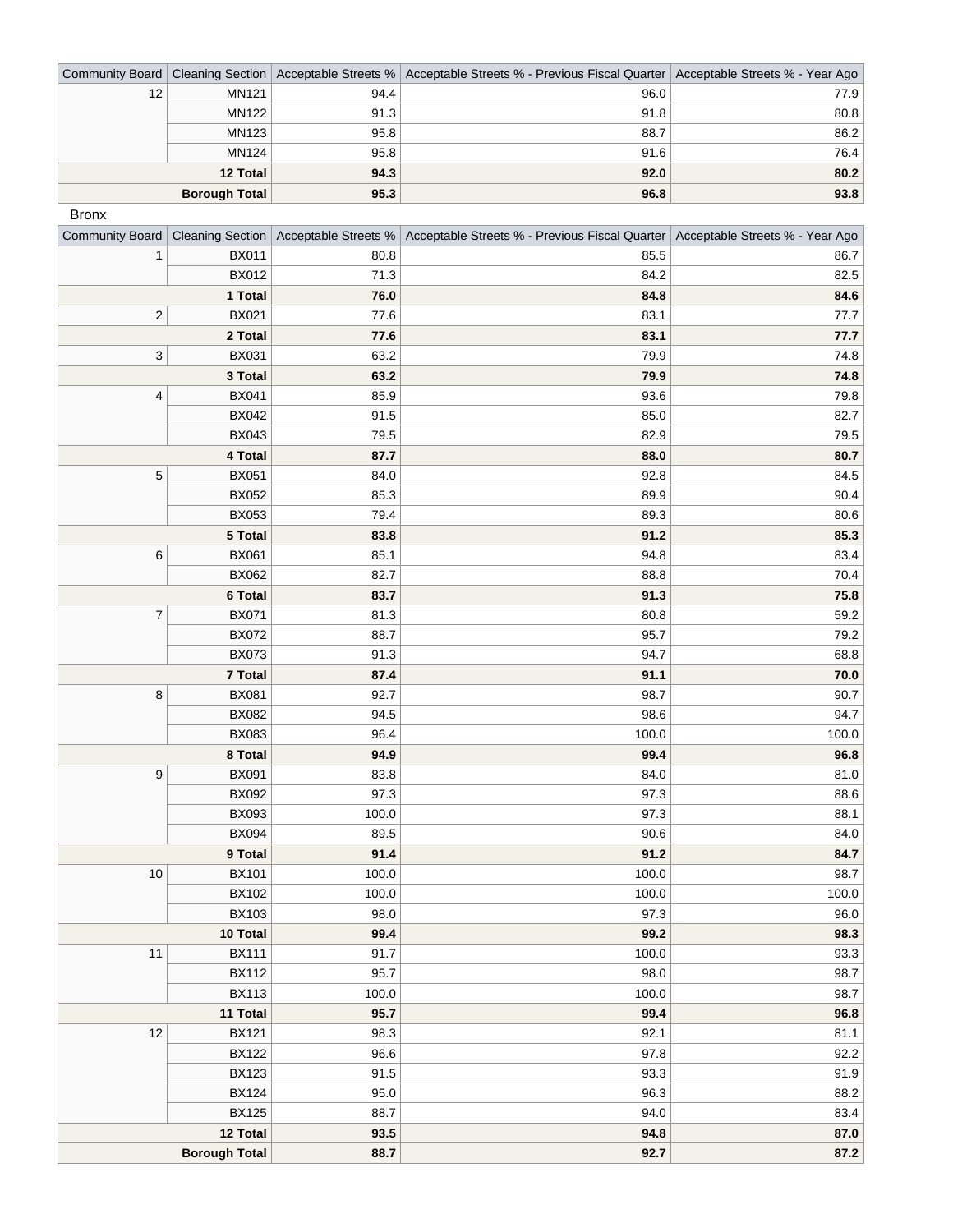## Brooklyn

| <b>Community Board</b> | <b>Cleaning Section</b> | Acceptable Streets % | Acceptable Streets % - Previous Fiscal Quarter   Acceptable Streets % - Year Ago |       |
|------------------------|-------------------------|----------------------|----------------------------------------------------------------------------------|-------|
|                        | <b>BKN011</b>           | 95.8                 | 91.8                                                                             | 91.7  |
|                        | <b>BKN012</b>           | 90.1                 | 97.2                                                                             | 85.7  |
|                        | <b>BKN013</b>           | 81.1                 | 97.5                                                                             | 89.4  |
|                        | <b>BKN014</b>           | 83.5                 | 61.5                                                                             | 71.3  |
|                        | <b>BKN015</b>           | 94.4                 | 89.7                                                                             | 85.7  |
|                        | 1 Total                 | 88.9                 | 91.4                                                                             | 85.7  |
| $\mathbf 2$            | <b>BKN021</b>           | 100.0                | 98.3                                                                             | 96.7  |
|                        | <b>BKN022</b>           | 98.4                 | 100.0                                                                            | 98.5  |
|                        | <b>BKN023</b>           | 100.0                | 98.7                                                                             | 95.9  |
|                        | <b>BKN024</b>           | 98.0                 | 92.7                                                                             | 87.0  |
|                        | 2 Total                 | 99.2                 | 97.2                                                                             | 94.3  |
| $\mathbf{3}$           | <b>BKN031</b>           | 60.4                 | 79.6                                                                             | 70.7  |
|                        | <b>BKN032</b>           | 87.6                 | 88.9                                                                             | 82.5  |
|                        | <b>BKN033</b>           | 80.0                 | 96.6                                                                             | 81.3  |
|                        | <b>BKN034</b>           | 73.7                 | 91.9                                                                             | 82.7  |
|                        | <b>BKN035</b>           | 38.9                 | 82.5                                                                             | 81.6  |
|                        | 3 Total                 | 69.0                 | 87.9                                                                             | 79.4  |
| $\overline{4}$         | <b>BKN041</b>           | 90.2                 | 95.9                                                                             | 87.6  |
|                        | <b>BKN042</b>           | 79.4                 | 89.1                                                                             | 86.3  |
|                        | <b>BKN043</b>           | 75.0                 | 94.0                                                                             | 85.6  |
|                        | 4 Total                 | 82.1                 | 92.5                                                                             | 86.4  |
| $\sqrt{5}$             | <b>BKN051</b>           | 77.8                 | 84.6                                                                             | 83.3  |
|                        | <b>BKN052</b>           | 84.2                 | 86.6                                                                             | 89.3  |
|                        | <b>BKN053</b>           | 89.0                 | 85.0                                                                             | 91.7  |
|                        | <b>BKN054</b>           | 94.7                 | 92.5                                                                             | 96.7  |
|                        | 5 Total                 | 87.0                 | 86.8                                                                             | 90.6  |
| 6                      | <b>BKS061</b>           | 91.7                 | 96.7                                                                             | 92.6  |
|                        | <b>BKS062</b>           | 98.1                 | 98.6                                                                             | 98.8  |
|                        | <b>BKS063</b>           |                      | 97.4                                                                             | 96.4  |
|                        | <b>BKS064</b>           |                      | 100.0                                                                            | 100.0 |
|                        | <b>BKS065</b>           |                      | 100.0                                                                            | 92.6  |
|                        | 6 Total                 | 95.1                 | 98.3                                                                             | 95.7  |
| $\boldsymbol{7}$       | <b>BKS071</b>           | 100.0                | 100.0                                                                            | 100.0 |
|                        | <b>BKS072</b>           | 98.7                 | 93.3                                                                             | 91.1  |
|                        | <b>BKS073</b>           | 94.1                 | 92.0                                                                             | 82.9  |
|                        | <b>BKS074</b>           | 93.6                 | 96.0                                                                             | 83.5  |
|                        | 7 Total                 | 97.1                 | 95.3                                                                             | 90.2  |
| 8                      | <b>BKN081</b>           | 89.0                 | 92.7                                                                             | 83.1  |
|                        | <b>BKN082</b>           | 82.7                 | 88.3                                                                             | 80.0  |
|                        | <b>BKN083</b>           | 71.3                 | 82.1                                                                             | 81.6  |
|                        | 8 Total                 | 83.1                 | 89.4                                                                             | 81.7  |
| 9                      | <b>BKN091</b>           | 95.9                 | 86.0                                                                             | 96.2  |
|                        | <b>BKN092</b>           | 97.2                 | 88.0                                                                             | 94.7  |
|                        | <b>BKN093</b>           | 93.0                 | 90.0                                                                             | 95.6  |
|                        | 9 Total                 | 95.4                 | 88.0                                                                             | 95.5  |
| 10                     | <b>BKS101</b>           | 97.5                 | 100.0                                                                            | 91.1  |
|                        | <b>BKS102</b>           | 98.3                 | 98.6                                                                             | 95.0  |
|                        | <b>BKS103</b>           | 99.1                 | 100.0                                                                            | 95.0  |
|                        | <b>BKS104</b>           | 98.7                 | 100.0                                                                            | 96.7  |
|                        | 10 Total                | 98.5                 | 99.5                                                                             | 94.9  |
| 11                     | <b>BKS111</b>           | 96.3                 | 92.1                                                                             | 92.4  |
|                        | <b>BKS112</b>           | 100.0                | 98.6                                                                             | 95.2  |
|                        | <b>BKS113</b>           | 94.6                 | 96.4                                                                             | 95.2  |
|                        |                         |                      |                                                                                  |       |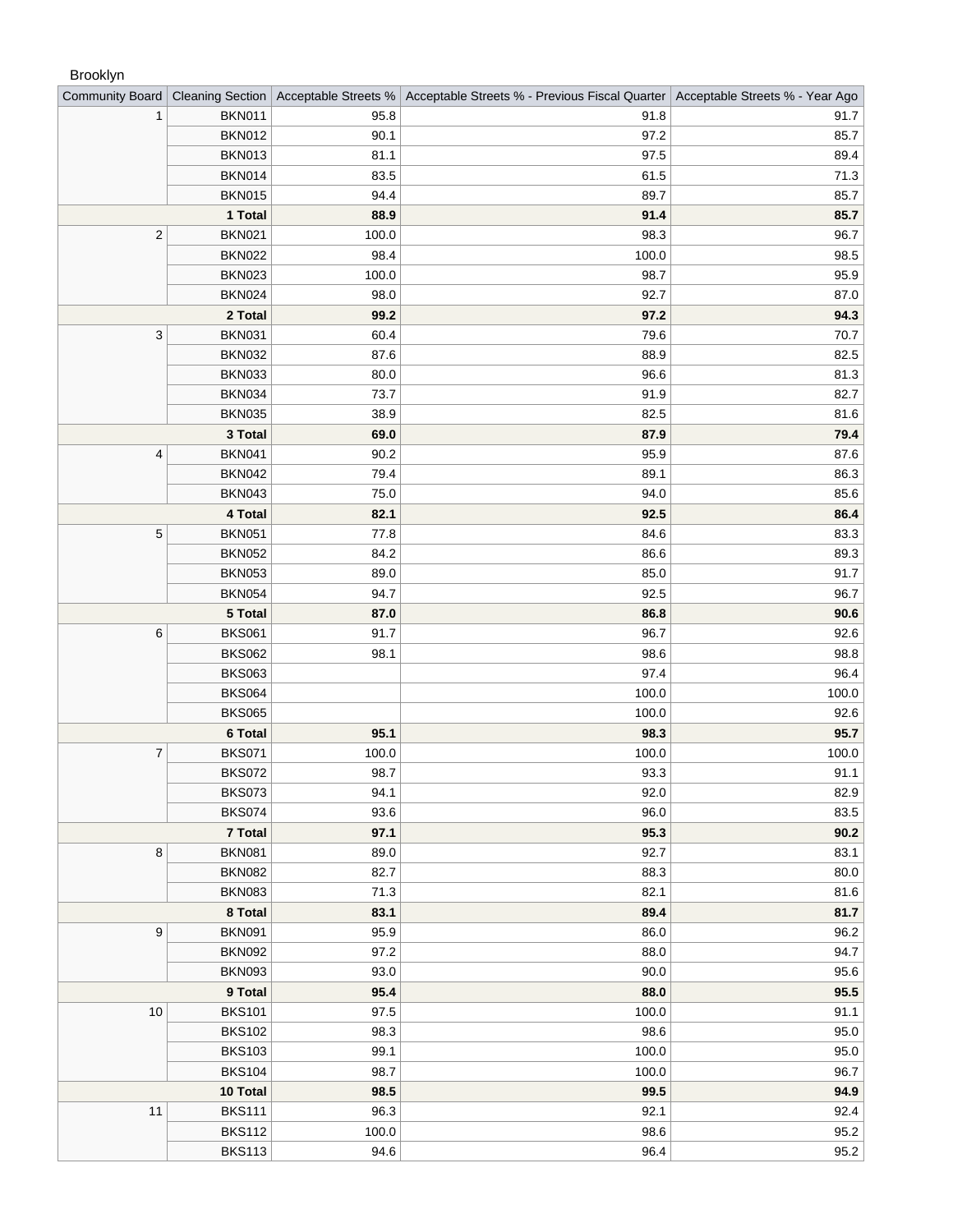| Community Board      | Cleaning Section |       | Acceptable Streets %   Acceptable Streets % - Previous Fiscal Quarter   Acceptable Streets % - Year Ago |       |
|----------------------|------------------|-------|---------------------------------------------------------------------------------------------------------|-------|
| 11                   | <b>BKS114</b>    | 96.5  | 98.1                                                                                                    | 94.1  |
|                      | <b>BKS115</b>    | 97.1  | 100.0                                                                                                   | 93.0  |
|                      | <b>BKS116</b>    | 95.0  | 100.0                                                                                                   | 90.0  |
|                      | 11 Total         | 96.5  | 97.6                                                                                                    | 93.1  |
| 12                   | <b>BKS121</b>    | 94.0  | 97.3                                                                                                    | 89.3  |
|                      | <b>BKS122</b>    | 72.7  | 86.0                                                                                                    | 75.2  |
|                      | <b>BKS123</b>    | 80.0  | 85.3                                                                                                    | 68.0  |
|                      | <b>BKS124</b>    | 45.0  | 77.5                                                                                                    | 76.5  |
|                      | <b>BKS125</b>    |       | 91.3                                                                                                    | 90.7  |
|                      | 12 Total         | 72.6  | 87.8                                                                                                    | 80.8  |
| 13                   | <b>BKS131</b>    | 92.7  | 100.0                                                                                                   | 97.1  |
|                      | <b>BKS132</b>    | 94.6  | 97.5                                                                                                    | 95.8  |
|                      | 13 Total         | 93.9  | 98.9                                                                                                    | 96.3  |
| 14                   | <b>BKS141</b>    | 95.8  | 84.0                                                                                                    | 79.7  |
|                      | <b>BKS142</b>    | 87.0  | 90.7                                                                                                    | 87.7  |
|                      | <b>BKS143</b>    | 97.3  | 97.3                                                                                                    | 98.6  |
|                      | <b>BKS144</b>    | 94.0  | 94.7                                                                                                    | 93.3  |
|                      | 14 Total         | 95.1  | 91.9                                                                                                    | 90.2  |
| 15                   | <b>BKS151</b>    | 97.1  | 97.4                                                                                                    | 91.7  |
|                      | <b>BKS152</b>    | 100.0 | 100.0                                                                                                   | 93.3  |
|                      | <b>BKS153</b>    | 100.0 | 95.0                                                                                                    | 93.1  |
|                      | <b>BKS154</b>    | 88.2  | 100.0                                                                                                   | 98.3  |
|                      | <b>BKS155</b>    | 94.4  | 98.3                                                                                                    | 85.1  |
|                      | 15 Total         | 95.9  | 97.9                                                                                                    | 93.5  |
| $16$                 | <b>BKN1611</b>   | 75.5  | 85.9                                                                                                    | 70.1  |
|                      | <b>BKN1621</b>   | 63.1  | 79.1                                                                                                    | 66.4  |
|                      | 16 Total         | 70.1  | 83.0                                                                                                    | 68.5  |
| 17                   | <b>BKN171</b>    | 92.9  | 45.0                                                                                                    | 94.6  |
|                      | <b>BKN172</b>    | 95.0  | 97.5                                                                                                    | 100.0 |
|                      | <b>BKN173</b>    | 97.5  | 80.0                                                                                                    | 98.3  |
|                      | <b>BKN174</b>    | 76.2  | 65.0                                                                                                    | 78.3  |
|                      | <b>BKN175</b>    | 94.6  | 97.5                                                                                                    | 93.1  |
|                      | 17 Total         | 92.9  | 84.8                                                                                                    | 94.0  |
| 18                   | <b>BKS181</b>    | 82.6  | 90.0                                                                                                    | 81.7  |
|                      | <b>BKS182</b>    | 100.0 | 90.0                                                                                                    | 82.6  |
|                      | <b>BKS183</b>    | 90.0  | 92.4                                                                                                    | 73.9  |
|                      | <b>BKS184</b>    | 100.0 | 100.0                                                                                                   | 98.3  |
|                      | <b>BKS185</b>    | 100.0 | 95.0                                                                                                    | 90.0  |
|                      | <b>BKS186</b>    | 100.0 | 90.0                                                                                                    | 89.6  |
|                      | <b>BKS187</b>    | 100.0 | 100.0                                                                                                   | 90.0  |
|                      | 18 Total         | 94.7  | 94.3                                                                                                    | 88.1  |
| <b>Borough Total</b> |                  | 91.4  | 92.7                                                                                                    | 89.7  |

## Queens

| Community Board |       |      | Cleaning Section   Acceptable Streets %   Acceptable Streets % - Previous Fiscal Quarter   Acceptable Streets % - Year Ago |      |
|-----------------|-------|------|----------------------------------------------------------------------------------------------------------------------------|------|
|                 | QW011 | 96.3 | 100.0                                                                                                                      | 96.7 |
|                 | QW012 | 93.2 | 100.0                                                                                                                      | 93.3 |
|                 | QW013 | 93.2 | 98.3                                                                                                                       | 93.3 |
|                 | QW014 | 93.1 | 100.0                                                                                                                      | 90.1 |
|                 | QW015 | 94.4 | 100.0                                                                                                                      | 97.3 |
|                 | QW016 | 80.6 | 93.3                                                                                                                       | 71.2 |
| 1 Total         |       | 91.8 | 98.4                                                                                                                       | 90.2 |
| 2               | QW021 | 96.2 | 95.8                                                                                                                       | 98.3 |
|                 | QW022 | 92.3 | 100.0                                                                                                                      | 99.1 |
|                 | QW023 | 95.8 | 94.6                                                                                                                       | 93.6 |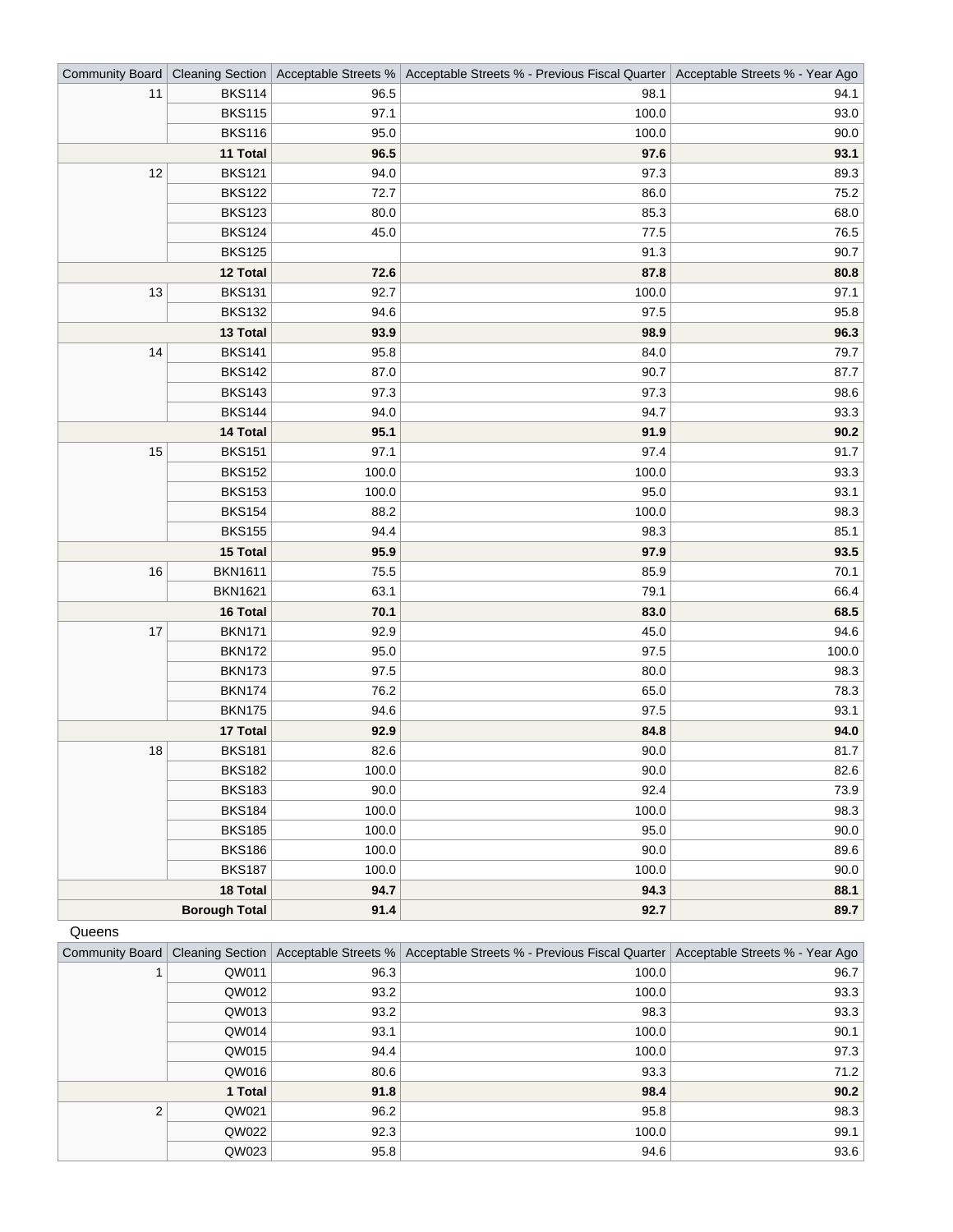|                          |          |       | Community Board   Cleaning Section   Acceptable Streets %   Acceptable Streets % - Previous Fiscal Quarter   Acceptable Streets % - Year Ago |       |
|--------------------------|----------|-------|----------------------------------------------------------------------------------------------------------------------------------------------|-------|
|                          | 2 Total  | 95.4  | 96.4                                                                                                                                         | 96.5  |
| 3                        | QW031    | 93.8  | 96.0                                                                                                                                         | 97.3  |
|                          | QW032    | 95.9  | 94.6                                                                                                                                         | 97.1  |
|                          | QW033    | 97.3  | 98.7                                                                                                                                         | 93.2  |
|                          | 3 Total  | 95.0  | 96.3                                                                                                                                         | 96.4  |
| 4                        | QW041    | 99.0  | 100.0                                                                                                                                        | 100.0 |
|                          | QW042    | 96.1  | 99.3                                                                                                                                         | 98.0  |
|                          | QW043    | 92.4  | 97.1                                                                                                                                         | 98.3  |
|                          | 4 Total  | 95.7  | 99.3                                                                                                                                         | 98.8  |
| $\mathbf 5$              | QW051    | 100.0 | 95.0                                                                                                                                         | 100.0 |
|                          | QW052    | 100.0 | 97.1                                                                                                                                         | 97.6  |
|                          | QW053    | 96.1  | 97.4                                                                                                                                         | 96.5  |
|                          | QW054    | 100.0 | 100.0                                                                                                                                        | 100.0 |
|                          | QW055    | 100.0 | 100.0                                                                                                                                        | 100.0 |
|                          | 5 Total  | 99.5  | 98.1                                                                                                                                         | 99.2  |
| 6                        | QW061    | 99.1  | 100.0                                                                                                                                        | 99.2  |
|                          | QW062    | 100.0 | 100.0                                                                                                                                        | 100.0 |
|                          | 6 Total  | 99.7  | 100.0                                                                                                                                        | 99.7  |
| $\overline{\mathcal{I}}$ | QE071    | 100.0 | 97.8                                                                                                                                         | 93.3  |
|                          | QE072    |       | 100.0                                                                                                                                        | 100.0 |
|                          | QE073    | 100.0 | 98.3                                                                                                                                         | 96.7  |
|                          | QE074    | 100.0 | 100.0                                                                                                                                        | 100.0 |
|                          | QE075    | 97.5  | 95.0                                                                                                                                         | 96.7  |
|                          | QE076    | 93.3  | 100.0                                                                                                                                        | 100.0 |
|                          | QE077    | 100.0 | 100.0                                                                                                                                        | 100.0 |
|                          | QE078    |       | 100.0                                                                                                                                        | 100.0 |
|                          | 7 Total  | 98.6  | 98.5                                                                                                                                         | 98.5  |
| 8                        | QE081    | 98.7  | 100.0                                                                                                                                        | 98.7  |
|                          | QE082    | 98.6  | 93.7                                                                                                                                         | 97.5  |
|                          | QE083    | 98.0  | 98.7                                                                                                                                         | 100.0 |
|                          | QE084    | 93.3  | 93.3                                                                                                                                         | 98.7  |
|                          | 8 Total  | 97.1  | 96.7                                                                                                                                         | 98.7  |
| $\boldsymbol{9}$         | QW091    | 86.0  | 94.0                                                                                                                                         | 95.8  |
|                          | QW092    | 93.3  | 97.3                                                                                                                                         | 86.3  |
|                          | QW093    | 100.0 | 98.7                                                                                                                                         | 95.0  |
|                          | QW094    | 92.9  | 96.0                                                                                                                                         | 93.3  |
|                          | 9 Total  | 93.0  | 96.7                                                                                                                                         | 93.1  |
| 10                       | QE101    | 98.8  | 98.7                                                                                                                                         | 98.7  |
|                          | QE102    | 91.7  | 90.7                                                                                                                                         | 93.2  |
|                          | QE103    | 100.0 | 100.0                                                                                                                                        | 98.6  |
|                          | QE104    | 100.0 | 100.0                                                                                                                                        | 100.0 |
|                          | 10 Total | 97.1  | 97.0                                                                                                                                         | 97.5  |
| 11                       | QE111    | 100.0 | 100.0                                                                                                                                        | 100.0 |
|                          | QE112    | 100.0 | 100.0                                                                                                                                        | 100.0 |
|                          | QE113    | 100.0 | 100.0                                                                                                                                        | 100.0 |
|                          | QE114    | 100.0 | 100.0                                                                                                                                        | 100.0 |
|                          | QE115    |       | 100.0                                                                                                                                        | 100.0 |
|                          | QE116    | 100.0 | 100.0                                                                                                                                        | 98.3  |
|                          | 11 Total | 100.0 | 100.0                                                                                                                                        | 99.8  |
| 12                       | QE121    | 89.3  | 93.3                                                                                                                                         | 92.2  |
|                          | QE122    | 88.5  | 89.4                                                                                                                                         | 92.0  |
|                          | QE123    | 76.2  | 93.3                                                                                                                                         | 96.0  |
|                          | QE124    | 95.0  | 96.8                                                                                                                                         | 99.0  |
|                          | QE125    | 87.0  | 98.7                                                                                                                                         | 98.8  |